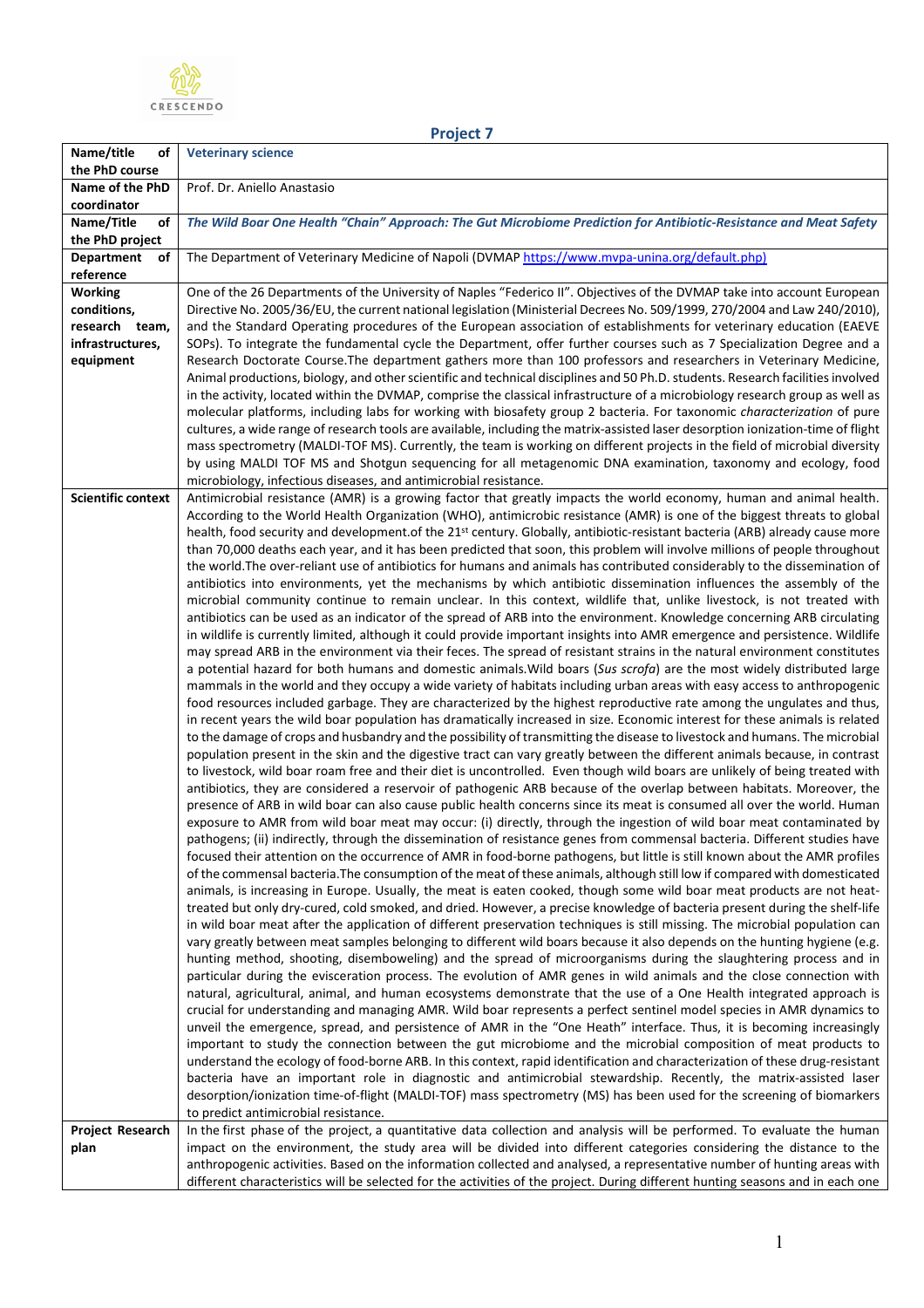

|                               | of the selected areas, a representative number of digesta samples will be collected from the wild boars at the end of each<br>hunting session. Moreover, the wild boar carcass surface, along with the fresh meat will be sampled for microbiological<br>analysis. Samples will be collected from a carcass half after evisceration and trimming. Moreover, environmental samples,                                                                                                                      |
|-------------------------------|---------------------------------------------------------------------------------------------------------------------------------------------------------------------------------------------------------------------------------------------------------------------------------------------------------------------------------------------------------------------------------------------------------------------------------------------------------------------------------------------------------|
|                               | such as knives, cooling rooms, tables will be collected, as well. All samples will be taken and transported at 4 °C to the<br>laboratory for analysis. Samples will be analyzed by the Ph.D. student through the conventional microbiological method<br>and MALDI TOF MS at the Dept. of VMAP and through the shotgun sequencing at LM-UGent. A cultural method will be<br>adopted to determine the total viable count and the microbiota composition of the digesta and wild boar meat samples.        |
|                               | Different media incubated at different temperatures and conditions will be used for the enumeration and isolation of the                                                                                                                                                                                                                                                                                                                                                                                |
|                               | bacterial population present in the samples. After incubation, isolates will be all picked from the agar plates and analyzed<br>through MALDI-TOF MS. A representative number of isolates (pathogenic and non-pathogenic) will be then selected for<br>the evaluation of antimicrobial resistance. Antibiotic phenotypic resistance of isolates will be evaluated by using both<br>the EUCAST disk diffusion test and MALDI TOF MS. Moreover, for the selected isolates, the phenotypic results will be |
|                               | compared with the genotypic profile. DNA will be extracted from colonies and will be analyzed through Real-Time PCR to                                                                                                                                                                                                                                                                                                                                                                                  |
|                               | reveal the carriage or co-carriage of specific genes. To characterize the microbial community in the samples a culture-<br>independent method will be also used. DNA will be extracted directly from the samples using a commercial DNA extraction<br>kit following the manufacturer's recommendations and will be analyzed through shotgun sequencing. Data will be then                                                                                                                               |
|                               | analysed through bioinformatics tools. Moreover, fresh meat samples will be collected, and they will be undergone to                                                                                                                                                                                                                                                                                                                                                                                    |
|                               | different preservation techniques at the farm "La Fattoria del Campiglione". The microbiological analysis will be carried out<br>on different batches at zero time and during the conservation period to evaluate the evolution of the microbial population                                                                                                                                                                                                                                             |
|                               | after the application of different preservation techniques. Characterization of samples microbiota and                                                                                                                                                                                                                                                                                                                                                                                                  |
|                               | isolation/identification of the microbial population (species and strains) will be performed again through culture-<br>independent and dependent methods.                                                                                                                                                                                                                                                                                                                                               |
| Research<br>and               | The presence of AMR bacteria in wildlife is an indicator that resistant microorganisms of human and livestock origin are                                                                                                                                                                                                                                                                                                                                                                                |
| <b>Training</b><br>Innovative | widespread in the environment. Diet and external environment shape the gut microbiome by modulating the abundance<br>of specific species and their functions as well as the AMR transmission and persistence, harbouring resistance factors for                                                                                                                                                                                                                                                         |
| aspects                       | all antibiotics. Since to date exist only speculations on possible sources and sinks of AMR, the isolation of ARB and antibiotic<br>resistance genes (ARGs) from georeferenced wild boar could suggest the role and the impact of wildlife AMR on human,                                                                                                                                                                                                                                                |
|                               | livestock, and domestic animal resistance. Wild boar is one of the perfect sentinel species for AMR surveillance and being                                                                                                                                                                                                                                                                                                                                                                              |
|                               | highly consumed in Europe as game meat, it could represent a risk for public health in terms of infectious disease and AMR<br>transmission. By using georeferentiated sampling areas, we could also evaluate the anthropogenic hand in the spreading of                                                                                                                                                                                                                                                 |
|                               | AMR. The impacts of ingression of ARG into microbiomes and the wider issue of AMR spread into the environment will be                                                                                                                                                                                                                                                                                                                                                                                   |
|                               | evaluated. We will perform long-term monitoring of wild boars to collect data about the spread of AMR also with the aim<br>to inform public policies on this topic since wild animals are under-regulated.Moreover, little is still known about the                                                                                                                                                                                                                                                     |
|                               | dynamics of the microbes during the production of wild boar meat products using common preservation techniques, such                                                                                                                                                                                                                                                                                                                                                                                    |
|                               | as drying, fermentation, vacuum packing, modified atmosphere packaging. These techniques could be used to extend the<br>shelf life of the wild boar meat and therefore improve the safe conservation and commercialization.                                                                                                                                                                                                                                                                             |
| Inter-<br>Multidisciplinary   | The Ph.D student will work in a multidisciplinary group of three partners from different countries working in academic and<br>business contexts (UNINA, LM-UGent, and Fattoria del Campiglione). The different members of the multidisciplinary group                                                                                                                                                                                                                                                   |
| aspects                       | balance each other with their research and practical expertise, and the synergy among them helped to shape the different                                                                                                                                                                                                                                                                                                                                                                                |
|                               | activities at the premise of the project. Moreover, the integration of different complementary backgrounds and expertise<br>will foster a holistic approach during project implementation and management that will be crucial for the Ph.D student to                                                                                                                                                                                                                                                   |
|                               | achieve each single project objective. Taking into account their specific expertise, the Ph.D student will manage different                                                                                                                                                                                                                                                                                                                                                                             |
|                               | tasks at each partner organization. In this way, the Ph.D student will be able to take advantage of each partner-specific skill<br>to obtain results as defined in this project proposal, guaranteeing high-quality standards and time efficiency. The                                                                                                                                                                                                                                                  |
|                               | Departments of Veterinary Medicine and Animal Production of UNINA with a highly qualified professional environment in<br>which researchers from different fields and disciplines will interact and cooperate with the Lab. of microbiology of UGent.                                                                                                                                                                                                                                                    |
|                               | and the Fattoria del Campiglione (see below)                                                                                                                                                                                                                                                                                                                                                                                                                                                            |
| Secondment<br>opportunities   | LM-UGent - https://www.ugent.be/we/biochemicro/en/research/microbiology<br>The Lab of microbiology, LM-UGent, founded in 1959, is today a multidisciplinary team of more than 60 biotechnologists,                                                                                                                                                                                                                                                                                                      |
|                               | biologists, biochemists, engineers, mathematicians, (bio)-informaticians, veterinarians, and technicians studying all aspects                                                                                                                                                                                                                                                                                                                                                                           |
|                               | of bacteriology. LM-Ugent will contribute to the project by hosting one Ph.D. student for secondment of six months. Prof.<br>Dr Kurt Houf will act as co-supervisor. Fattoria del Campiglione, a farm in the "Campania region" - Southern Italy. The farm                                                                                                                                                                                                                                               |
|                               | is including within its premises a cutting plant to handle the meat of domestic ungulates and wild animals (i.e. wild boars'                                                                                                                                                                                                                                                                                                                                                                            |
|                               | meat), in compliance with the requirements laid down in Chapter V (Hygiene during cutting and boning) of Regulation (EC)<br>853/2004. La Fattoria del Campiglione will contribute to the project by hosting the Ph.D. for at least three months. During                                                                                                                                                                                                                                                 |
|                               | this period they will give the Ph.D. student the possibility to follow their production flows. Mr. Michele Sgamato will act as                                                                                                                                                                                                                                                                                                                                                                          |
|                               | co-supervisor.<br>Main Supervisor: Prof Nicoletta Murru (https://www.docenti.unina.it/nicoletta.murru)                                                                                                                                                                                                                                                                                                                                                                                                  |
| <b>Brief CV</b>               | Associate Professor of Inspection of Food of Animal Origin' (SSD VET/04) at the Department of Veterinary Medicine and                                                                                                                                                                                                                                                                                                                                                                                   |
|                               | Animal Productions, University of Naples Federico II. His expertise is focused on classical and molecular microbiology and the<br>main research activity concerns the detection of microorganisms in the food chain, the evaluation of the antimicrobial                                                                                                                                                                                                                                                |
|                               | resistance of different pathogens, and the characterization of the microbial contamination of different ecosystems through                                                                                                                                                                                                                                                                                                                                                                              |